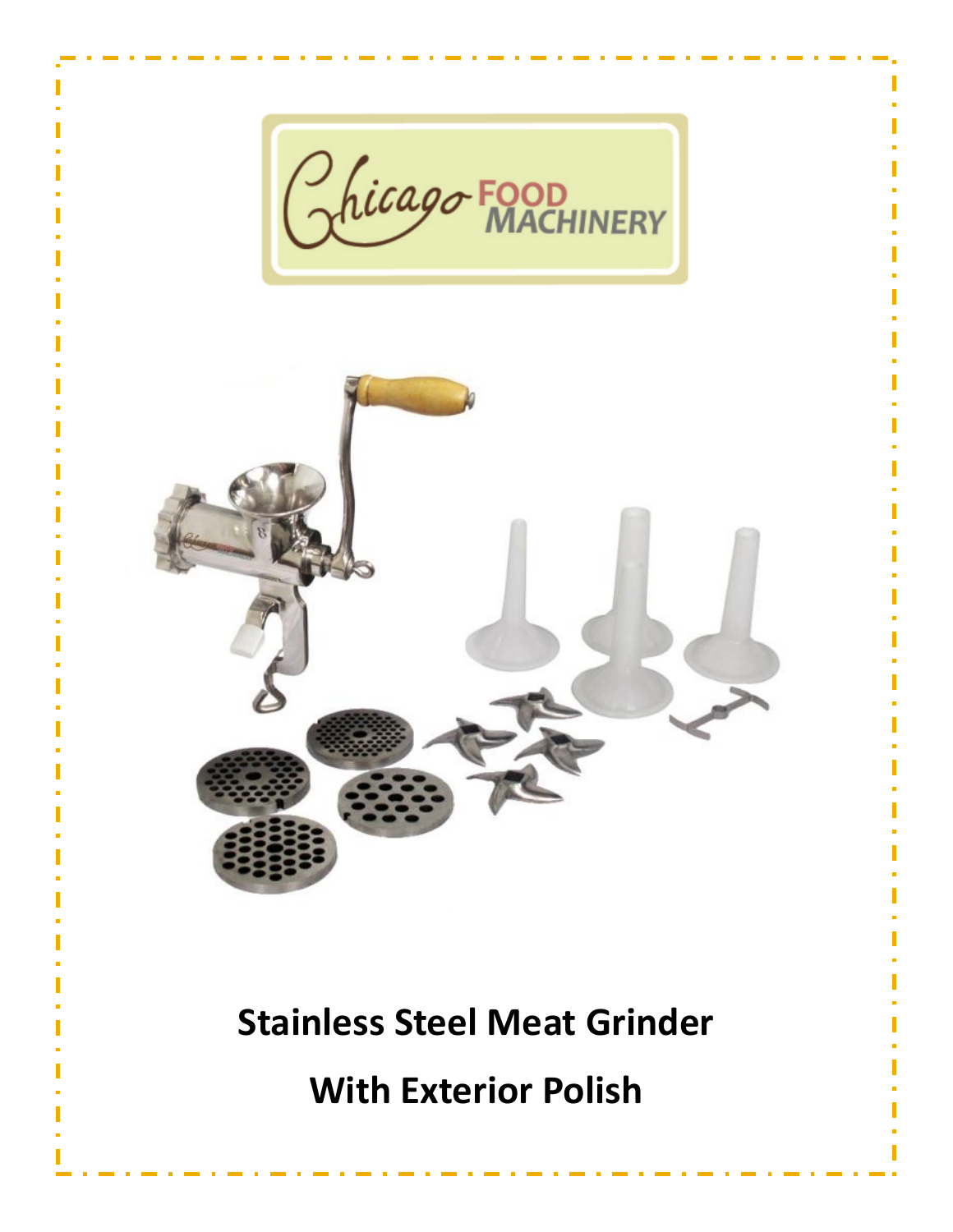# **Assembly Instructions** v

1) **Disassemble and Clean** – Grinder is packed in a non-toxic manufacturing lube. This keeps

product for long term no-maintenance shelf life.



**Clean with soapy water, hand dry, and then lubricate with vegetable oil.**

2) Securely fasten meat grinder onto the edge of a countertop and into a bowl or food grade bucket.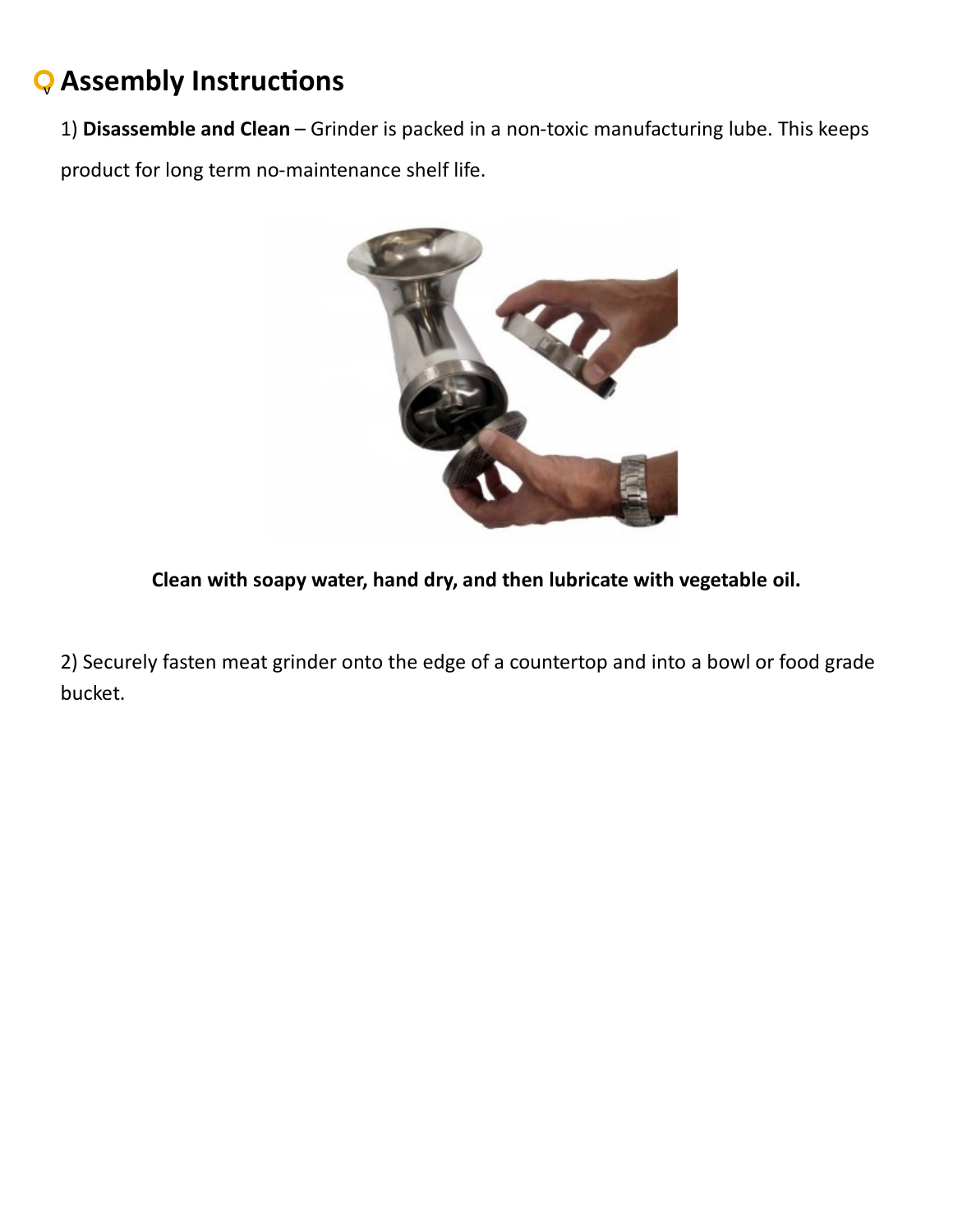# 3) Attach the turn handle firmly.



- 4) Cut meat to fit into the hopper.
- 5) Turn handle to grind.

**Warning: Keep children, animals, and hands away from product during process. Adults only, operate at your own risk.**

**After product usage, wash in soapy water, hand dry (do not air dry), and pack all components in vegetable oil.**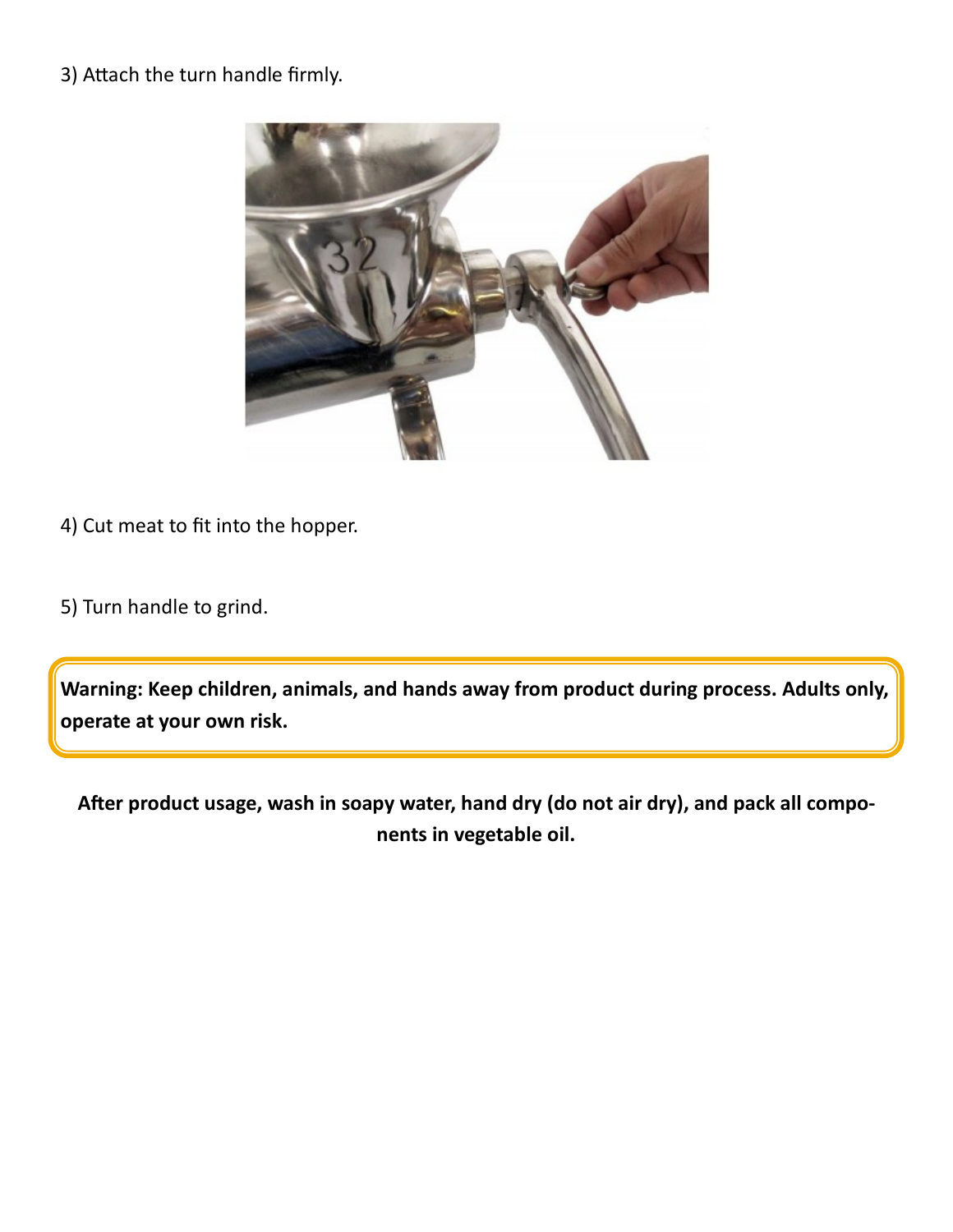# **Knife & Plate Options:** v

- 4.5mm Ideal for making ground hamburger, bologna, hot dogs, jerky.
- 6mm Use for coarse hamburger and regular sausages (Polish, German, Breakfast)
- 8mm Coarse sausages (Summer, Salami, Pepperoni, Snack Sticks)
- 10mm Creates fine coarse ground meat (Chili, Chorizo, Linguisa)
- 14mm Any first grind. Coarse chili or stew.

## **Keep one knife with one blade. Blade sits on top of plate.**

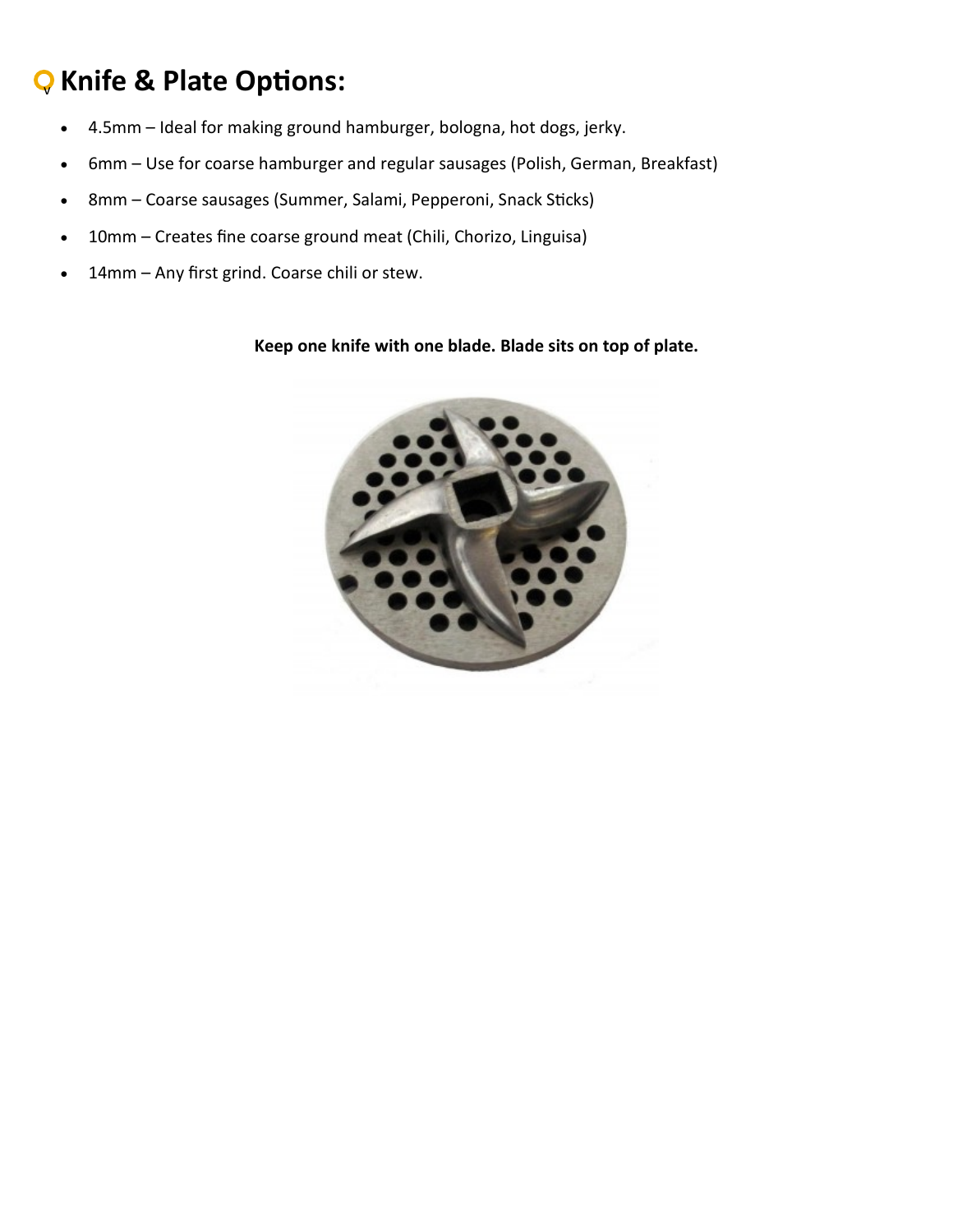# **For Sausage Stuffing:** v

1) Assemble the spacer and sausage stuffing funnel.



2) Run the ground meat through the hopper into a sausage casing.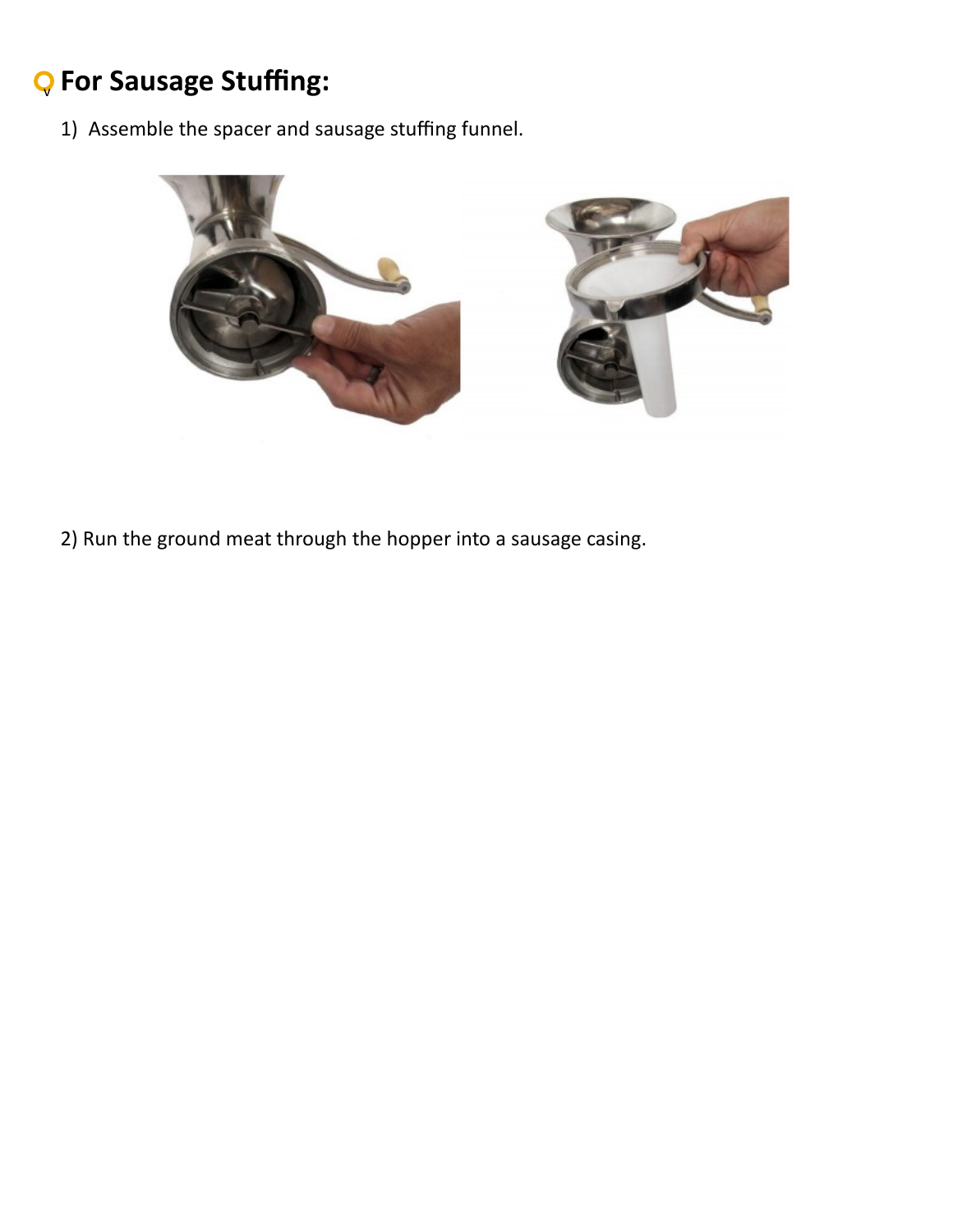# **Recipe Ideas:** v

## **Bangers – Oxford Sausages**

Sausages are called bangers in England and Ireland. Make your own bangers at home with this recipe that includes ground pork, ground veal, spices, and grated lemon zest.

Prep Time: 30 min. | Total Time: 30 min.

## **Ingredients:**

- 1/2 pound lean pork, ground
- 1/2 pound lean veal, ground
- 6 ounces pork fat, ground
- 3 slices white bread with crust, crumbled or finely chopped
- $\bullet$  1 tsp salt
- 1/4 tsp black pepper
- 1/4 tsp cayenne pepper
- 1/8 tsp mixed grated nutmeg
- 1/8 tsp mace
- 1/4 tsp minced fresh thyme or 1/8 tsp dried thyme
- 1/4 tsp minced fresh marjoram or 1/8 tsp dried marjoram
- 2 tsp minced fresh sage or 1 tsp dried sage
- 1 tsp loosely packed, finely grated lemon zest (see Note)
- 1 large egg
- Prepared hog casings

### **Preparation:**

Combine ground pork, ground veal, pork fat, and bread.

Whisk together salt, pepper, cayenne pepper, nutmeg, mace, thyme, marjoram, sage, lemon zest, and egg. Knead into pork and veal mixture.

Stuff sausage mixture into prepared casings, compacting firmly. Prick any air pockets with a pin. Store raw sausages in the refrigerator up to three days. Freeze up to 3 months.

**To serve:** Bangers may be poached, braised or fried. Cooked sausages may be refrigerated up to 1 week or frozen up

to 3 months.

**Yield:** 2 pounds raw sausage

**Note:** To get perfect fine-grated lemon zest, use a microplane zester.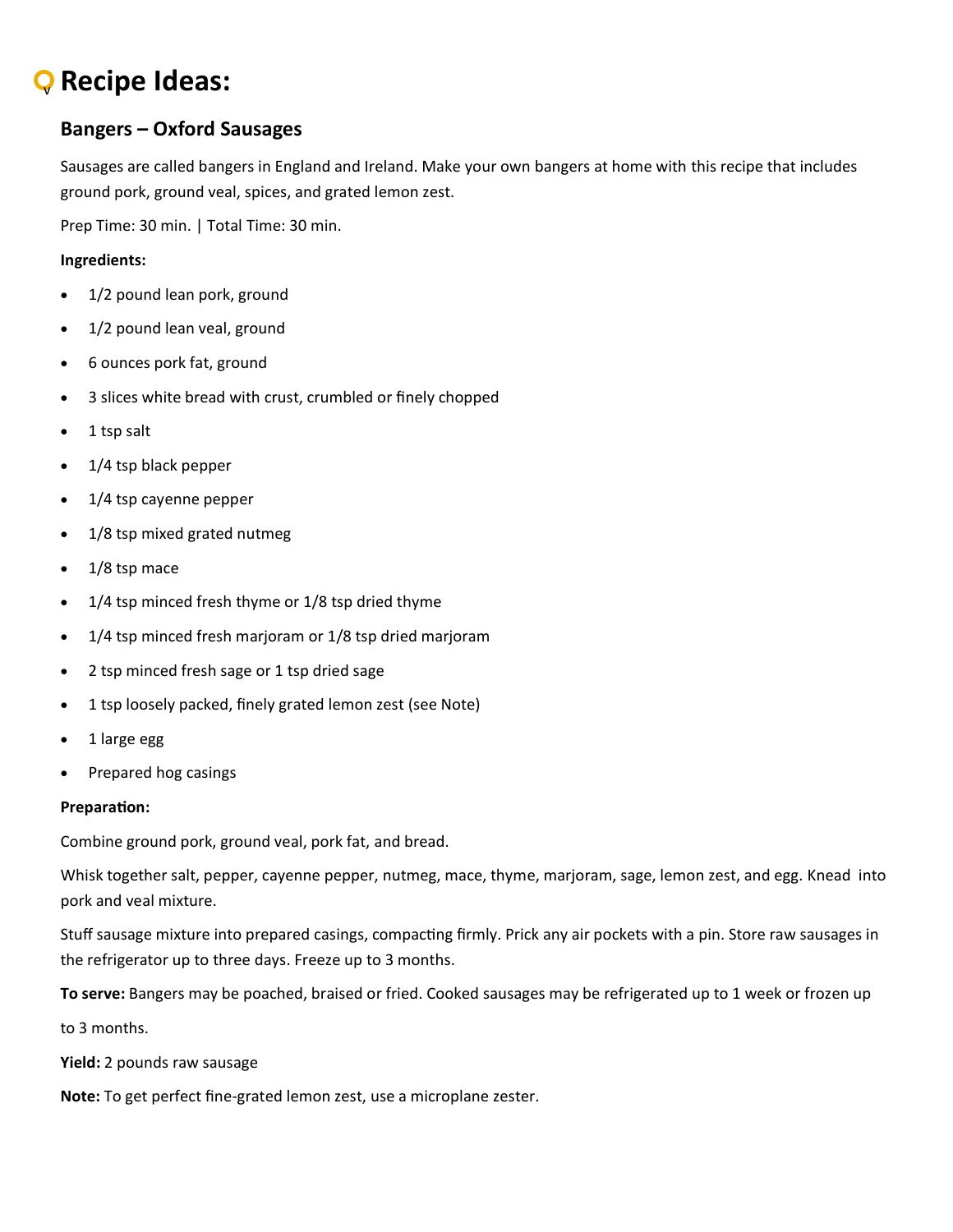# **Spicy Turkey Breakfast Patties**

Breakfast sausage patties are made with ground turkey, fresh herbs, and spices. Plan ahead, by refrigerating the mixture 1 hour before cooking.

Prep Time: 15 min. | Cook Time: 20 min. | Total Time: 35 min.

### **Ingredients:**

- 1-1/4 pounds ground turkey
- 1/2 cup minced onion
- 1/4 cup chopped fresh basil leaves
- 1/4 cup chopped fresh parsley
- 2 cloves garlic, minced
- 1 teaspoon salt
- 1/2 teaspoon dried thyme leaves
- 1/2 teaspoon ground ginger
- 1/2 teaspoon dried red pepper flakes, crushed
- **•** Freshly ground black pepper, to taste
- 2 Tablespoons dried bread crumbs
- 1 egg, lightly beaten
- 2 Tablespoons vegetable oil

### **Preparation:**

Combine all ground turkey, onion, basil, parsley, garlic, salt, thyme, ginger, pepper flakes, black pepper, bread crumbs, and egg in a large mixing bowl, and stir well but do not over mix. Cover, and refrigerate for 1 hour. Shape the turkey sausage mixture into twelve patties about 2-1/2 inches in diameter. Heat the oil in a large skillet, and brown the patties, over medium heat, on both sides, about 2 minutes per side. Then reduce the heat to medium low, cover the skillet, and cook, turning the patties occasionally, until they are crisp and cooked through, about 6 minutes. (You may have to do this in two batches.) Serve immediately.

**Yield:** 12 patties

## **Batter-Dipped Fondue Meatballs**

Ground beef and sausage meatballs are dipped into a beer batter and fried in a fondue pot. The meatballs are served with mustard and horse radish sauces. Make the sauces at least 1 hour in advance and refrigerate.

Prep Time: 20 min. | Cook Time: 10 min. | Total Time: 30 min.

### **Ingredients:**

### **Mustard Sauce:**

- 1/2 cup mayonnaise
- 2 Tablespoons prepared mustard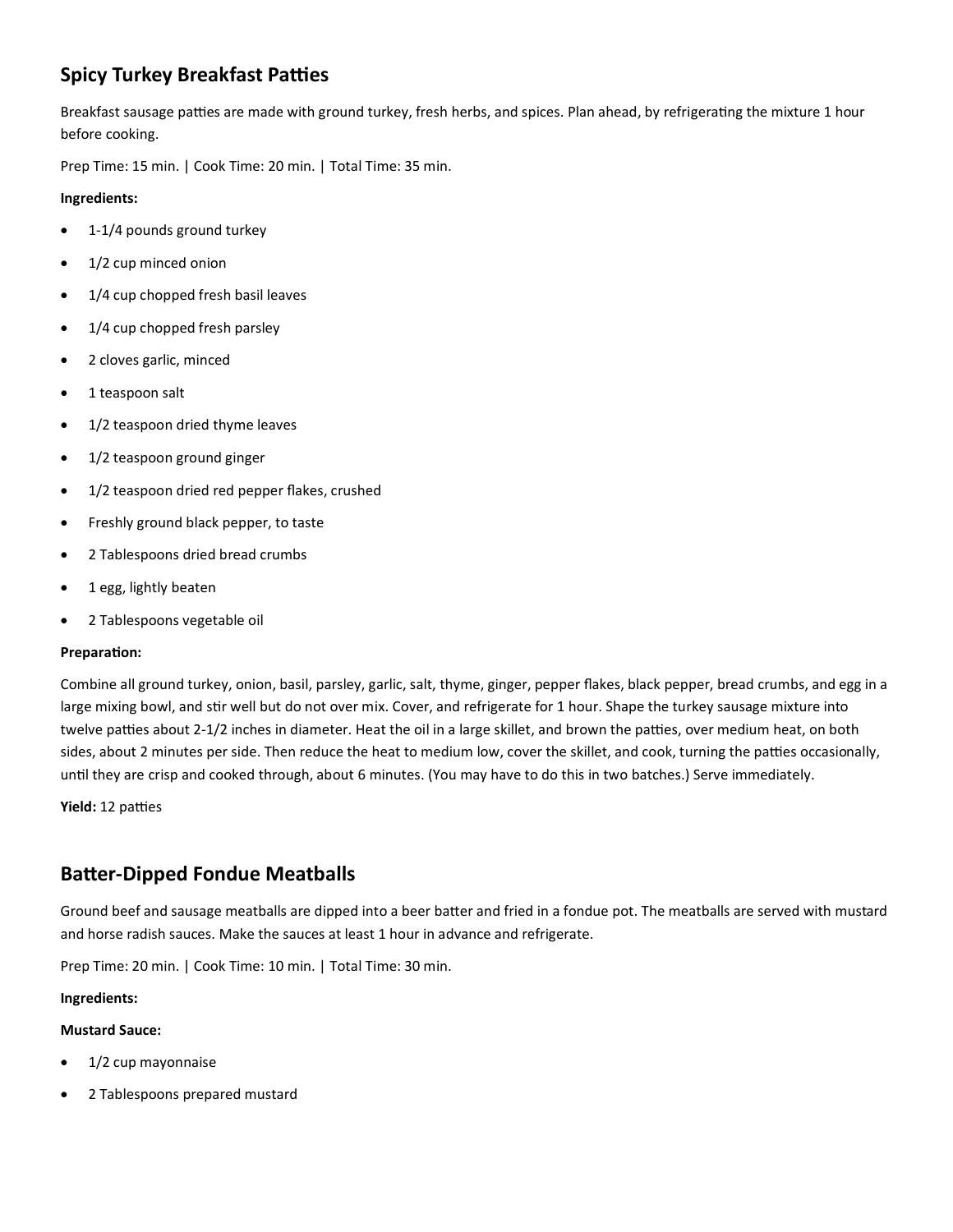• 1 Tablespoon onion, finely chopped

#### **Horseradish Sauce:**

- 1/2 cup dairy sour cream
- 1 Tablespoon prepared grated horseradish
- 1/8 teaspoon Worcestershire sauce

#### **Meatballs:**

- 1 pound ground beef (ground chuck preferred)
- 1/2 pound bulk ground pork sausage
- 1 large egg, lightly beaten
- 1/4 cup dry bread crumbs
- $\bullet$  1/4 cup chives
- 2 Tablespoons beer (may substitute apple juice)
- 1 teaspoon garlic salt
- 1/2 teaspoon dried oregano, crushed
- 1/4 teaspoon dried basil, crushed
- 2 cups vegetable oil
- 1/2 cup butter (do NOT use margarine, additional vegetable oil may be substituted)

#### **Batter:**

- 1 cup biscuit baking mix
- 1/2 cup beer (may substitute apple juice)
- 1 large egg, lightly beaten

#### **Preparation:**

**Mustard Sauce:** Whisk together mayonnaise, mustard, and onion. Refrigerate until serving time. Horseradish Sauce: Whisk together sour cream, horseradish, and Worcestershire sauce. Refrigerate until serving time.

**Meatballs:** Combine ground beef, sausage, egg, bread crumbs, chives, beer, garlic salt, oregano, and basil. Do not over mix. Compress and form into meatballs 3/4-inch thick.

Heat oil and butter to 375 F. in a fondue pot.

**Batter:** Whisk together baking mix, beer, and egg (some lumps should remain).

When oil is hot, have guests skewer meatball with fondue fork and dip into batter. Immediately plunge into hot oil and cook until golden and firm. Repeat. Serve batter-dipped fondue meatballs with the mustard sauce and horseradish sauce.

**Yield:** 12 servings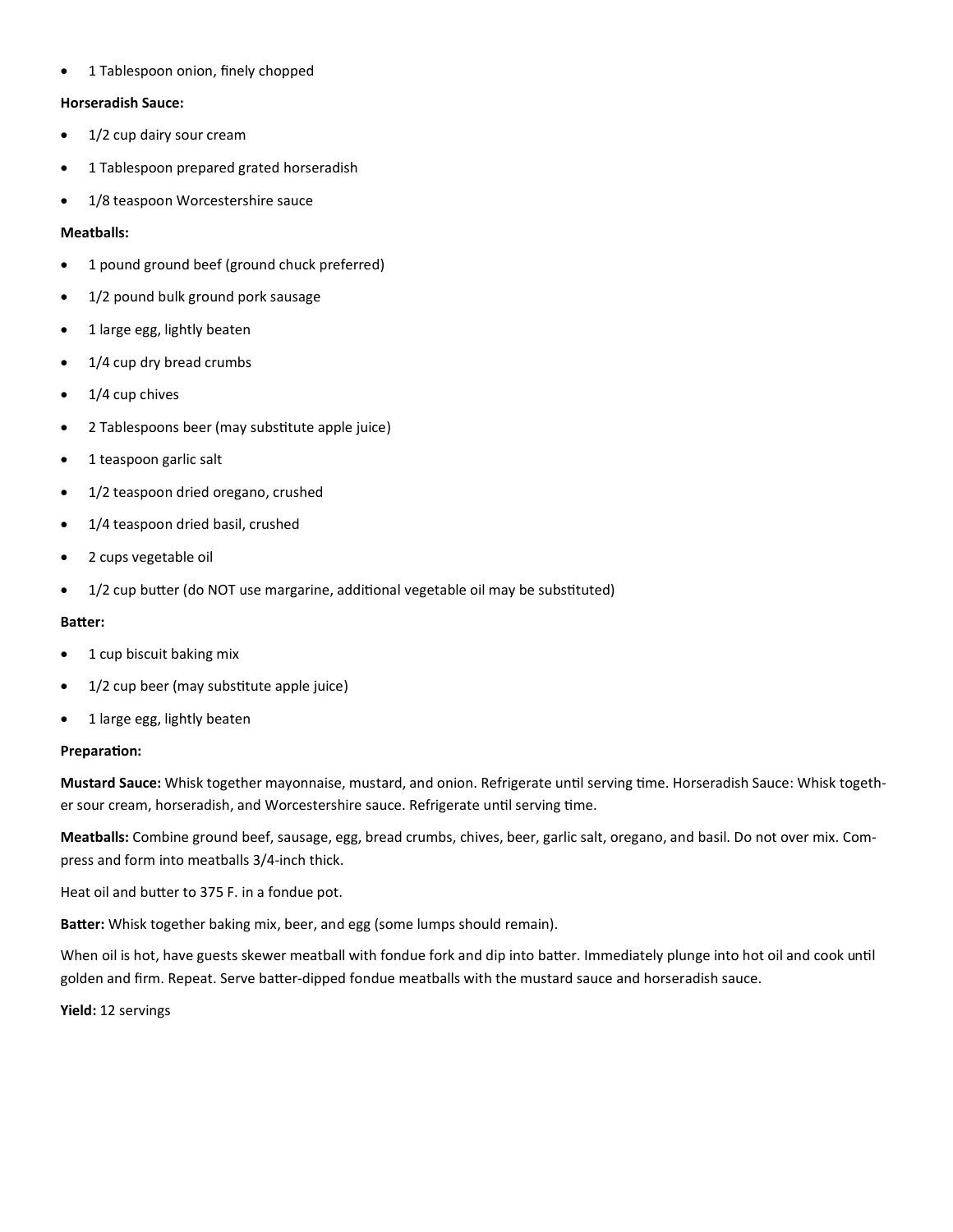# **Chorizos Recipe**

Make your own fresh Mexican chorizo sausage at home, from ground pork flavored with garlic, cumin, and chili powder. This is a loose sausage for patties, but you can also stuff it into links, if you wish. Plan ahead to make this 1 day in advance to let the flavors meld.

Prep Time: 10 min. | Cook Time: 8 min. | Total Time: 18 min.

### **Ingredients:**

- 1 pound ground pork (preferably pork butt)
- 1/2 cup cider vinegar
- 1 Tablespoon coarse (kosher) salt
- 1 Tablespoon minced garlic
- 1-1/2 Tablespoons good-quality chili powder
- 1-1/2 Tablespoons ground cumin

### **Preparation:**

Place the ground pork in a glass or ceramic bowl. Add the cider vinegar and coarse salt, cover, and refrigerate overnight.

Add the garlic, chili powder, and cumin to the pork, and stir well. Let the mixture marinate 1 hour more. Shape the meat into hamburger-size patties. Heat a cast-iron skillet until quite hot. Add the patties and sauté for 3 to 4 minutes on each side.

**Yield:** 8 patties

## **Italian-style Meatloaf in Peppers Recipe**

Hearty meatloaf is baked in sweet bell pepper shells. This is a delicious version of stuffed peppers made with chuck ground beef and Italian sausage, with the bold and hearty flavors of onions, garlic, and oregano.

Prep Time: 30 min. | Cook Time: 1 hr. 15 min. | Total Time: 1 hr. 45 min.

### **Ingredients:**

- 6 red, green, orange, or yellow bell peppers (sweet capsicum)
- 1/2 of a medium sweet onion, diced (about 1/2 cup)
- 1/2 cup diced bell pepper (see instructions)
- 4 cloves garlic, minced
- 1-1/2 pounds chuck ground beef (20 percent fat)
- 1 pound bulk sweet Italian pork sausage (see Note)
- 2 eggs, beaten
- 1 cup Italian-style bread crumbs
- 1 Tablespoon dried oregano, crushed between hands
- 1/2 cup tomato paste, divided use